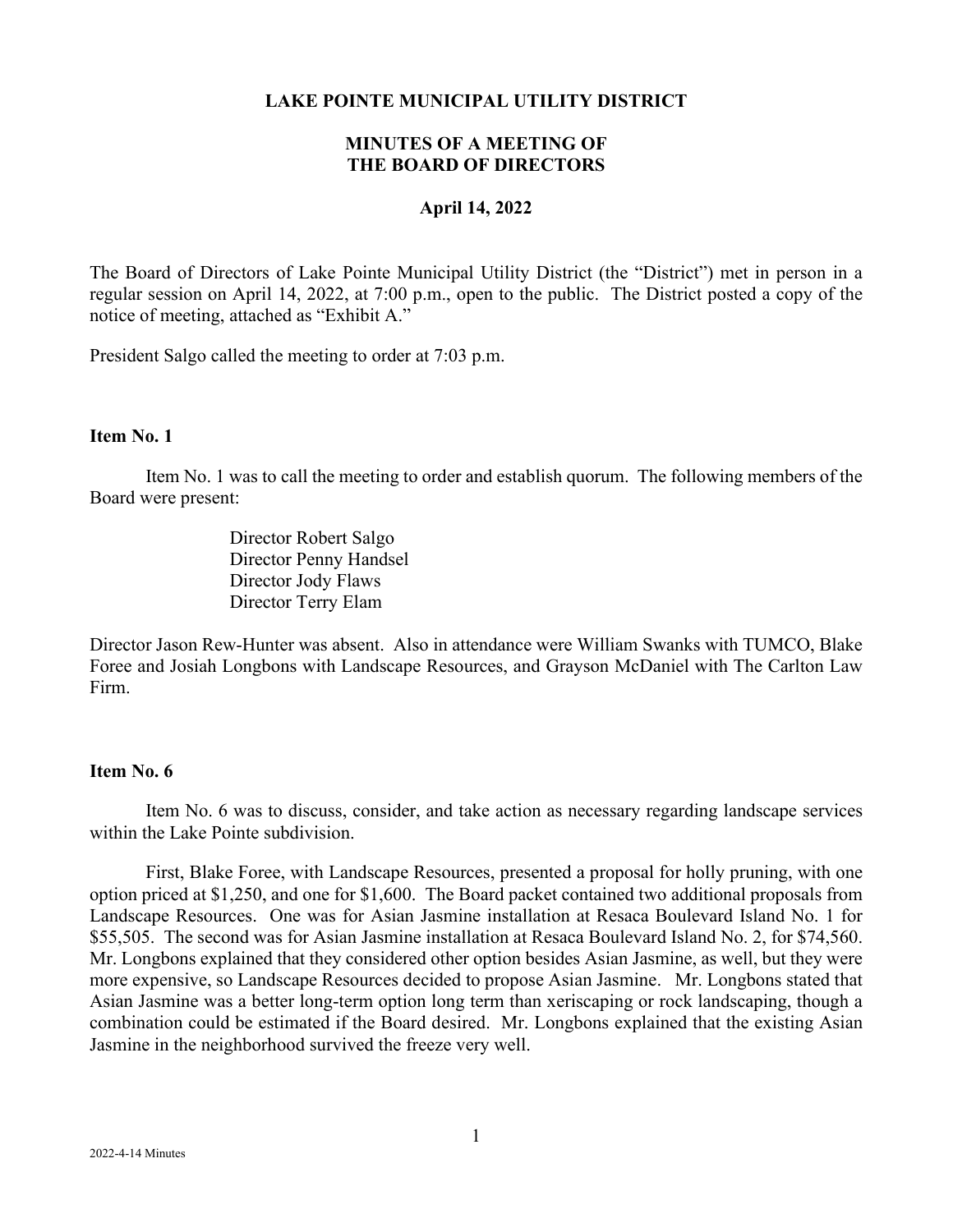The Directors asked questions about the proposals. Director Elam asked if there could be an option with more spacing/less planting, as this would reduce cost. Mr. Longbons explained that the proposal was for 6" spacing, but 12" spacing could be considered, too. He explained that 6" spacing is as close as he would plant to the curb, so that motorists would not accidentally damage the new plant material. He also noted that Asian Jasmine does creep so the area would be filled in over time as the plant material grew.

Next, Director Handsel asked about how the proposals would affect and fit into the District's budget. President Salgo explained that the proposal probably would eat into the District's \$1.5M budget for the Resaca Boulevard fence project, on which about \$100,000 has been spent so far. President Salgo noted that if it seemed likely that Resaca Boulevard fence project extended into the next fiscal year, then the budget could accommodate both the landscaping proposals and the fence project. As an aside, he also noted that the fence at Napa Pond would also likely take from the \$1.5M budget allocated for the Resaca Boulevard fence project. Director Flaws mentioned that the budget may need to be reviewed at the next meeting because the Resaca Boulevard fence money in the budget makes it difficult to judge the District's funding. President Salgo stated that it could be helpful to wait to decide on the proposals from Landscape Resources until after the Resaca Boulevard fence was discussed in Executive Session.

Continuing the discussion, Director Flaws asked Landscape Resources about the best times to plant Asian Jasmine. Mr. Longbons said that between May until July, at the latest, is ideal. He also explained that planting should be done prior to October because the plant material needs at least 60 days to grow in before the temperature drops to remain viable. Director Handsel said it might also be advisable to plant now because the price of the plant material might increase depending on what occurs. Director Elam asked if there would be changes in the price estimate depending on the timing of the project, asking about if the quotes might change based on mulch costs or other items other than the plant material. Mr. Longbons said there was not any increased cost as he had budgeted the item as inexpensive as it could be due to volume purchasing being the key to savings. The volume of plant material being bought will achieve the same price-saving either way.

Turning again to budget considerations, President Salgo said he thinks it ill-advised to build the Resaca Boulevard fence now because of price increases, as well as the Board needing to revise design documents. President Salgo stated that the fence project will likely not be completed until the next fiscal year. Due to this development, he believes it would not be a bad idea to spend some of the budget on District landscaping, as long as the HOA is willing to contribute to the landscaping along the Resaca Boulevard fence. Operations Manager Swanks stated that the tax revenue for next Fiscal Year would be coming in beginning October 1<sup>st</sup>. Director Elam suggested that it would be beneficial to discuss with the HOA.

Mr. Longbons suggested the possibility of planting Jasmine in Island No. 1 first, and wait on the second. He explained that the second island is adjacent to the Resaca Boulevard wall and could be affected by construction as the irrigation will be turned off, while the first island is not. The Directors discussed the phases of and staging areas for the Resaca Boulevard fence project and how they relate to the areas to potentially be planted.

Next, Director Flaws asked if the HOA should be consulted first depending on their opinion regarding the community aesthetics. Director Elam thought it would be worthwhile, but did not think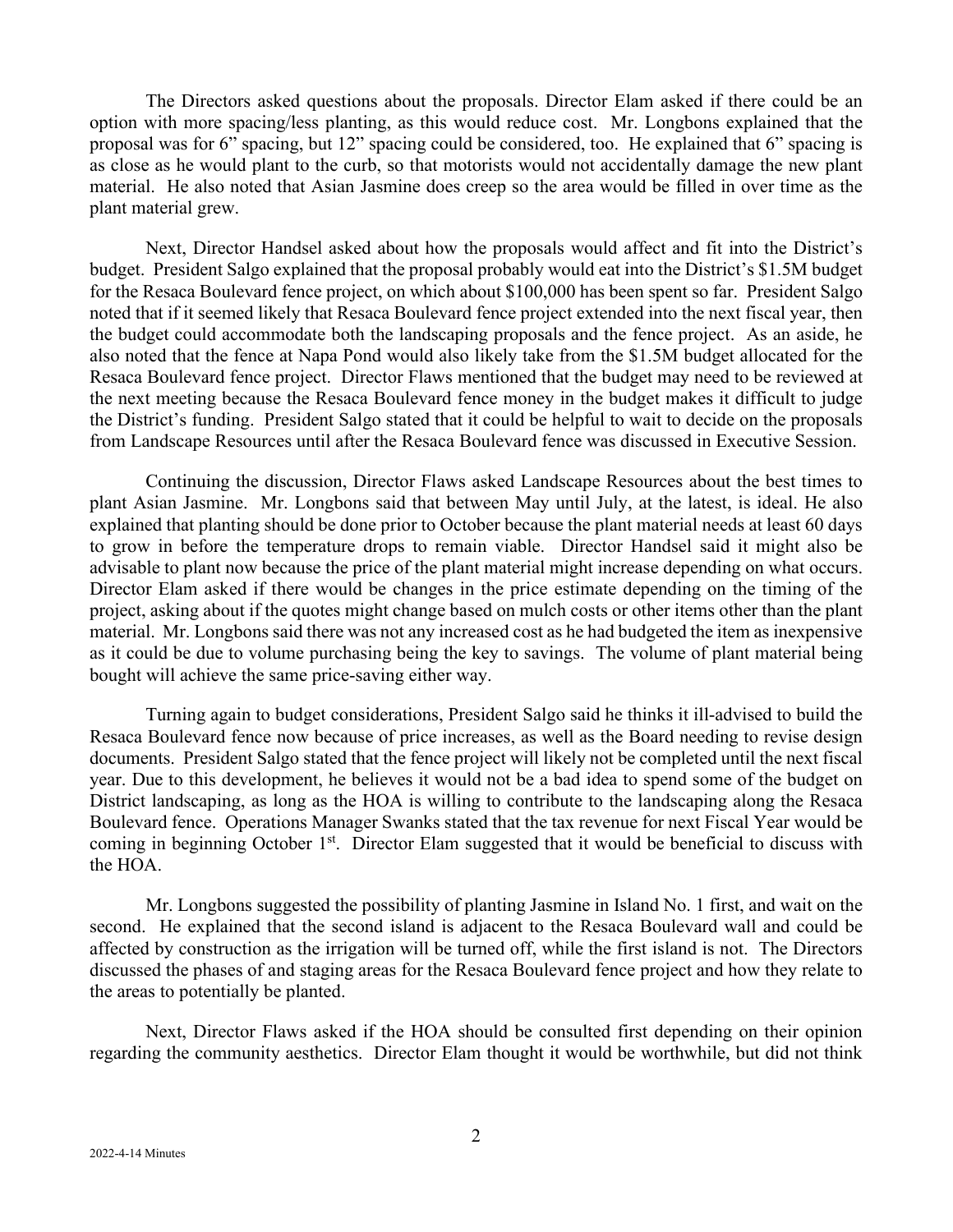the HOA would be at odds with the planting. President Salgo stated that he was inclined to take the vote now.

Next, Director Handsel asked whether the District's budget could cover these proposal as well as the fence project at Napa Pond, and if not, which should take higher priority. President Salgo said that the District would be handling the Napa Pond fence project and that the ownership issue would be resolved, including the surveying and subdividing the front piece to the District (with an easement to the PUA) and the back piece to the PUA, fairly quickly. Director Flaws said he thought that the survey was not going to be necessary. President Salgo explained that the property could not be subdivided without it first being surveyed. President Salgo estimated that the PUA and District could likely complete the survey and accompanying documents in a month or so. President Salgo said that waiting on the Resaca Boulevard wall project sounds more sensible to him than putting the Napa Pond fence project on hold.

President Salgo asked if this proposal should be tabled until next month or if they should make a decision on the \$55,000 proposal for planting Asian Jasmine in Resaca Boulevard Island No. 1. Director Elam made a motion to accept the \$55,505 proposal for Island No. 1. Director Flaws seconded the motion. President Salgo called a voice vote, Director Elam, Director Flaws, and President Salgo voted aye, and the motion **PASSED**. Director Handsel explained that she abstained because she wanted to know more about the Napa fence project. Director Elam mentioned the Board would prioritize the landscaping project as the Napa fence project would take months to work on. Operations Manager Swanks asked for the budget code for the item, and it was confirmed as 71202.

Next, Director Handsel made a motion to accept Landscape Resources' proposal to prune the holly at the intersection of Sonoma and Bayton for \$1,600. President Salgo seconded the motion. President Salgo asked for questions and, hearing none, caused a voice vote. The motion **PASSED** unanimously.

Finally, the Board discussed the time the Landscape Resources crew would be doing the planting work on Island No. 1, as it could get hectic with traffic and school children in the area. Mr. Longbons said the logistics will require putting in a lot of mulch and compost and explained that Landscape Resources would start early in the day to avoid traffic as much as possible. Mr. Longbons said that finding a good spot to do the volume dumping of mulch or compost without creating a mess would overcome one of the biggest logistical obstacles. President Salgo confirmed that Landscape Resources will work with Operations Manager Swanks to coordinate the landscaping project and the volume dumping. Operations Manager Swanks asked if the HOA would have a problem with the dumping, and Director Elam said he would confer with the HOA on that issue.

The Directors thanked Mr. Longbons and Mr. Foree for their time.

### The Board took **NO FURTHER ACTION** on this item.

#### **Item No. 7**

Item No. 7 was to discuss, consider, and take action as necessary regarding the ongoing activities of the West Travis County Public Utility Agency ("PUA"). Jason Bethke, the District's representative to the PUA, was not present. Director Flaws said he had forgotten to invite Mr. Bethke to the meeting. President Salgo noted, however, that Mr. Bethke knows when the District's meetings are. President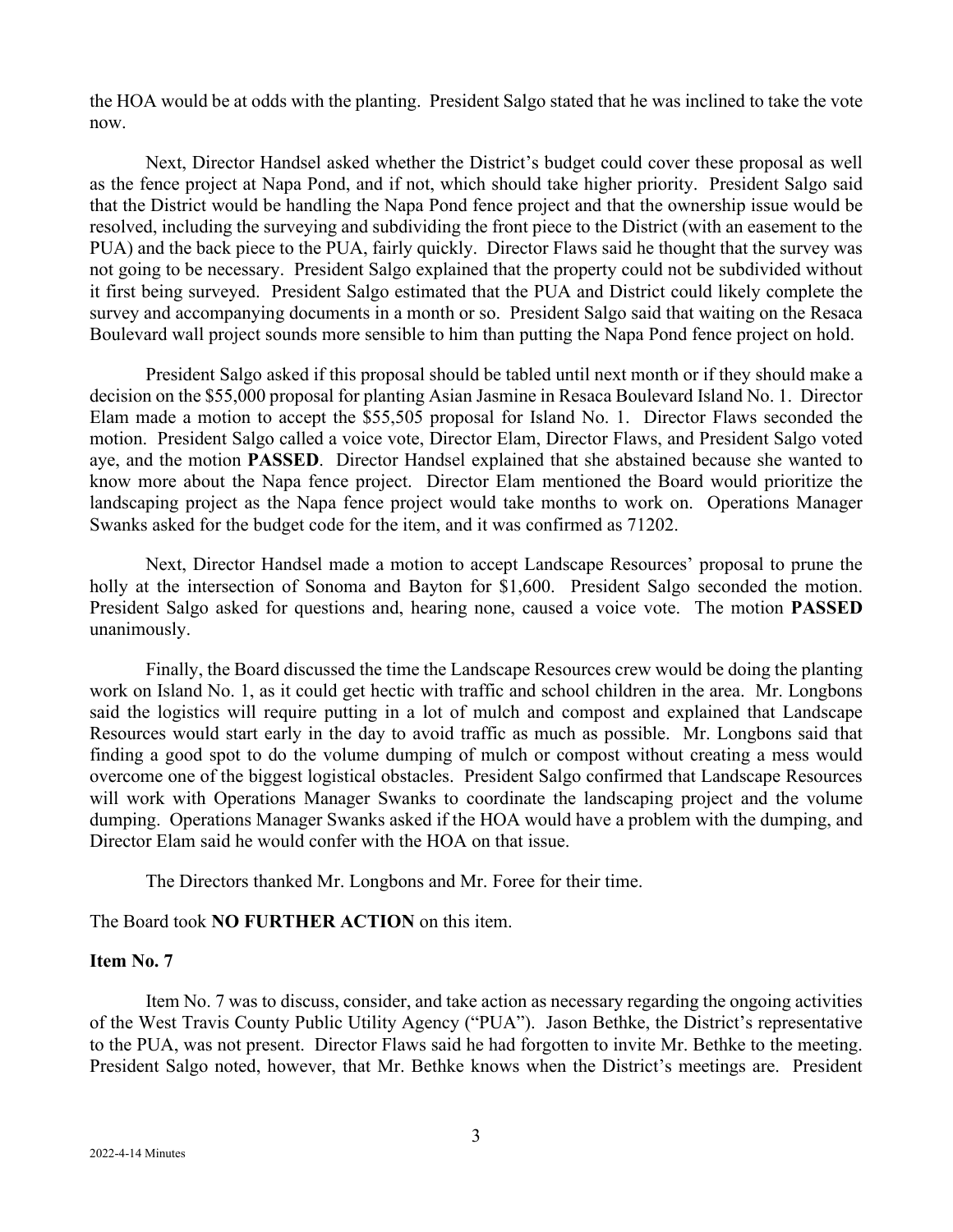Salgo provided a brief update regarding the discussion he had with Jennifer Reichers about the proposal to do the survey for the Napa Pond fence project and suspects the PUA will approve it.

Next, the Directors and Operations Manager Swanks discussed the driveway at Napa Pond from the apron to the gate. The road would be on MUD property, but the PUA would drive its trucks on the road, so it has been unclear whether the District or the PUA should maintain the road. The Directors decided to discuss this further at the May meeting.

The Board took **NO ACTION** on this item.

### **Item No. 10**

Item No. 10 was to discuss, consider, and take action as necessary regarding maintenance of the District's facilities, including the ongoing Stormwater Basin Maintenance Project. Operations Manager Swanks explained that Tom Hegemier with Doucet Engineers reviewed all of the ponds and sent a list of repairs the District needs to perform, but Operations Manager Swanks forgot to add it to the Board packet. He will bring the list to the May meeting.

Next, Operations Manager Swanks reported that he had repaired the boards at the swim dock.

Next, Operations Manager Swanks said that he had requested proposals from three vendors for the fence project at Napa Pond, but none sent proposals by the deadline, which was today. One said the work was too far away and he was not interested. Operations Manager Swanks said that one walked through the site with him and estimated the fence and gates would likely cost \$20,000-30,000.

Next, Director Elam said he hoped that everyone had seen and enjoyed the fountain at Lake Pointe Community Pond, which had been ordered and installed since the last meeting. He said that he has received positive feedback from the residents about the fountain. Director Elam further reported that Carlsbad Pond has been stocked with fish and Aquatic Features brought out additional live fish as a few in the first shipment were dead.

Finally, President Salgo asked Director Elam to discuss the pathway to the picnic benches on the east shore of the Community Pond with Operations Manager Swanks, as it is in disrepair. Operations Manager Swanks suggested that fixing the drainage first would likely be the priority.

The Board took **NO ACTION** on this item.

#### **Item No. 11**

Item No. 11 was to discuss, consider, and take action as necessary regarding the Preserve.

The Directors discussed the silt fence along the maintenance road in the Preserve. President Salgo stated that he had asked for grass to be seeded there but the PUA did not do that, as the idea was that natural revegetation would take over in a two-year period. Regarding removing the silt fence, President Salgo stated that the District does not have much standing as to when and how to remove the fence because the matter is between the PUA and the county. He said that Ms. Reichers and Mr. Baze are considering options. The County may be surprised to discover that portions of the silt fence have already been removed along Bee Caves.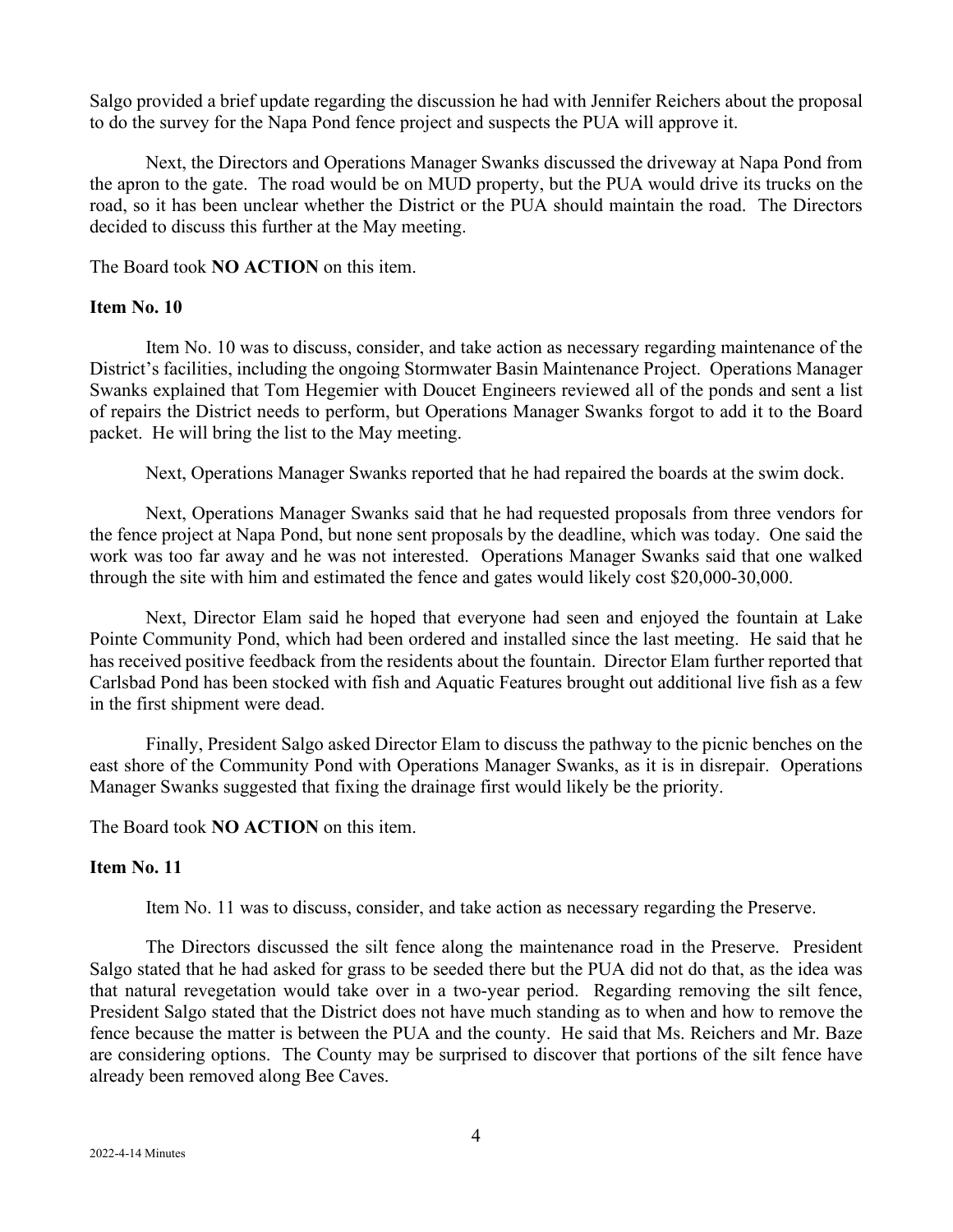### The Board took **NO ACTION** on this item.

### **Item No. 4**

Item No. 4 was to review and approve minutes of the March 10, 2022, regular meeting. Director Elam requested that two quotes be revised on page 3 and pointed out that the subcommittee mentioned on page 5 should be "Facilities," not "Park Maintenance." He corrected the references to "Carlsbad Pond" on page 8 to be "Lake Pointe Community Pond." Director Flaws made revisions, noting that on page 5, the first paragraph should mention Asian Jasmine. Page 7, third paragraph in Item 10 should say "Napa Pond" instead of "Napa Park," and on page 3, the reference to posting on the District website should be revised to "save to the District network."

The Directors requested that the revisions be made to the March 10 meeting minutes. Ms. McDaniel agreed to make the revisions. Ms. McDaniel asked if the subcommittees should be referenced specifically in the May meeting agenda and, if so, for the correct names of the subcommittees. The Directors confirmed that the subcommittees are the Facilities and Finance subcommittees.

Director Flaws moved to approve the March 10 minutes as revised. Director Elam seconded the motion. President Salgo asked for questions and, hearing none, called for a voice vote. The motion **PASSED** unanimously.

The Board took **NO FURTHER ACTION** on this item.

### **Item No. 5**

Item No. 5 was to discuss, consider, and take action as necessary regarding the District's financial reports and payment of the District's bills and invoices. First, Operations Manager Swanks reported that the District has a treasury bill coming due at the end of February. Operations Manager Swanks explained that the District's investments had \$500,000 rolling off in August and \$500,000 in October—he had originally tried to make all the items come due at the same time, but the Resaca Boulevard wall project necessitated the change. He suggested having the \$1M treasury bill come due in January. Director Flaws offered to work with Operations Manager Swanks during the month on this issue with the Finance subcommittee.

Next, President Salgo asked Operations Manager Swanks to describe what expenditures made up the "Subdivision Improvements" line item in the budget. Operations Manager Swanks explained that there were invoices from Jones Carter for \$46,000, the wall project had expenses including \$70,000 for the wall and \$40,000 for irrigation upgrades, about \$20,000 was for the swim-dock permit and \$15,500 for swim-platform repair. The total for the budget year was about \$121,929k, but the District received reimbursement from the HOA for some of the Jones|Carter expenditures and from the PUA for some of the LRI Bee Cave expenditures. The total expended in "Subdivision Improvements" after the reimbursements was \$100,230.

Next, President Salgo stated that the drainage pond budget was for \$20,690 and he hopes those expenditures are complete. Operations Manager Swanks said that after he gets an estimate he can get a better idea on the budget for the ponds.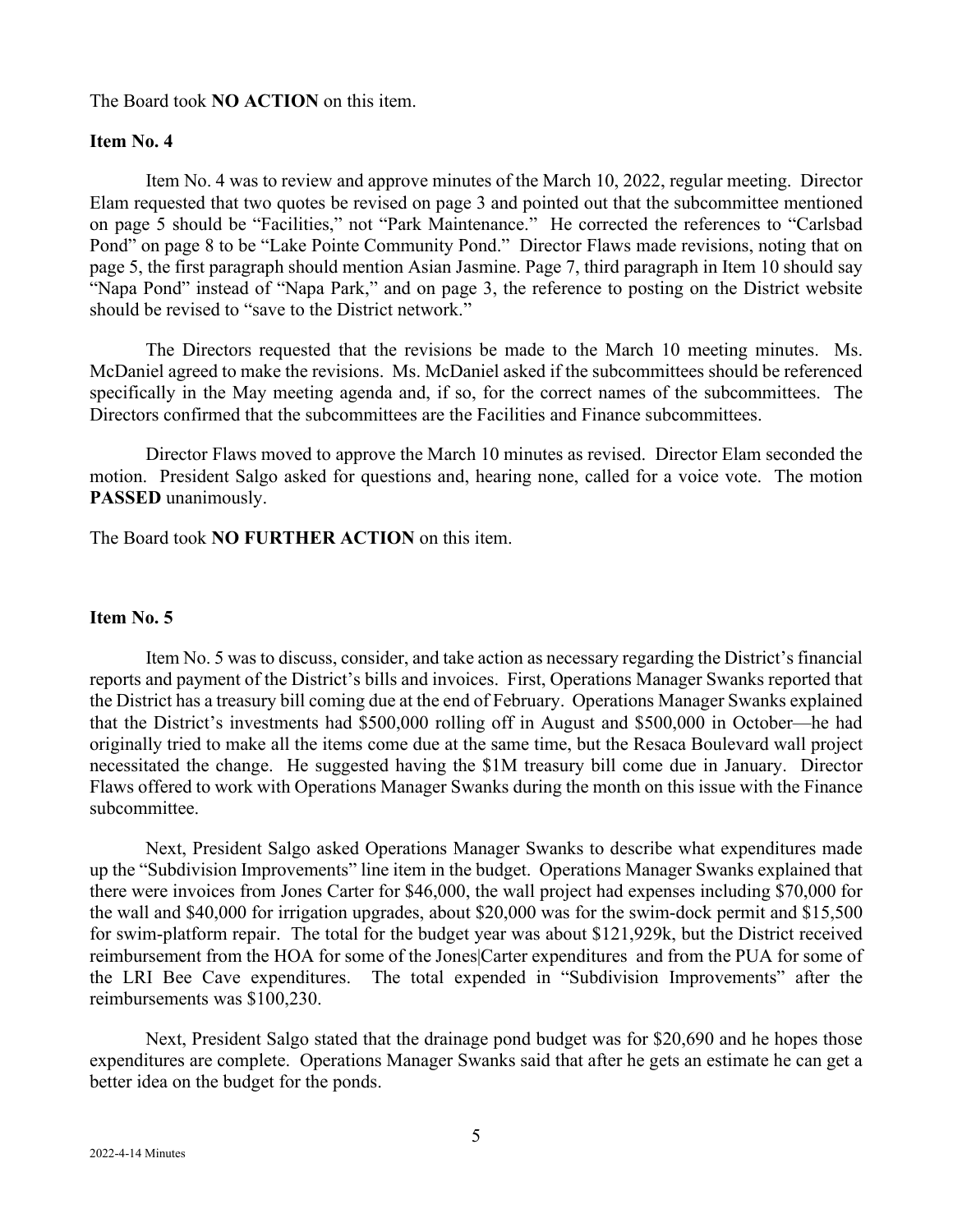Next, President Salgo said the District budgeted \$45,000 for general legal fees and the item was already at 96% of the budget with the District only midway through the year. He suggested that the line item be broken up into additional line items. President Salgo explained that "Legal" currently has four line items: "General," "Special Projects," "Rule Enforcement," and "Johnson Services Company." President Salgo asked Operations Manager Swanks to have four line items in the budget for "Legal" to reflect the four items in the legal bills. Operations Manager Swanks noted that there had not been election-related expenses yet or PUA expenses. Ms. McDaniel mentioned that the Director election will be in November 2022.

Next, President Salgo asked if Allensworth Law had itemized the \$5,770 bill included in the Board packet. Ms. McDaniel brought the itemized invoice, which had been sent to The Carlton Firm, and distributed it to the Directors to review. The invoice was only charges from February 2022. The Directors noted that the March bill would likely be substantial. Ms. McDaniel also confirmed that the May 7 "Special Projects" charge in the TCLF bill should have been "Rule Enforcement," and will make that change.

President Salgo distributed the bill from Jones|Carter for \$8,290 that Director Rew-Hunter questioned in the February meeting with a markup from Jones|Carter describing the nature of the charges. The Directors reviewed the marked-up invoice. Operations Manager Swanks has the check for Jones|Carter, which The Directors already approved payment of the bill in March, and Operations Manager Swanks has the check for Jones|Carter, but the check was being held until the Directors received additional details on the items. President Salgo pointed out the current invoice from Quiddity Engineering, which is Jones|Carter's new name, for two hours of work, which was for attending the March 28, 2022, special Board meeting.

Director Handsel made a motion to approve the bills, as amended with Allensworth's itemized invoice and JonesCarter's additional details. Director Elam seconded the motion. President Salgo asked for questions and, hearing none, called a voice vote and the motion **PASSED** unanimously.

The Board took **NO FURTHER ACTION** on this item.

#### **Item No. 7**

Item No. 7 was to discuss, consider, and take action as necessary regarding Texas Disposal Systems ("TDS"). Director Flaws asked TDS for a proposal for to collect recycling in the District every week rather than every other week. TDS can collect recycling weekly with an extra charge of \$3.86 per month per home. The cost would increase to \$4.11 per month per home next year. The Directors noted that weekly pickup would likely increase recycling, as well.

Director Elam asked if the District would pay the increase, or if the District would be voting to pass this cost to the residents. Director Flaws said it would come from the residents and asked how best to gauge their interest in weekly collection for the additional fee. President Salgo suggested a poll through Nextdoor or on the District website, or including a post in the HOA newsletter, asking whether residents would want weekly pickups in exchange for paying an additional \$4 or \$5 per month per home.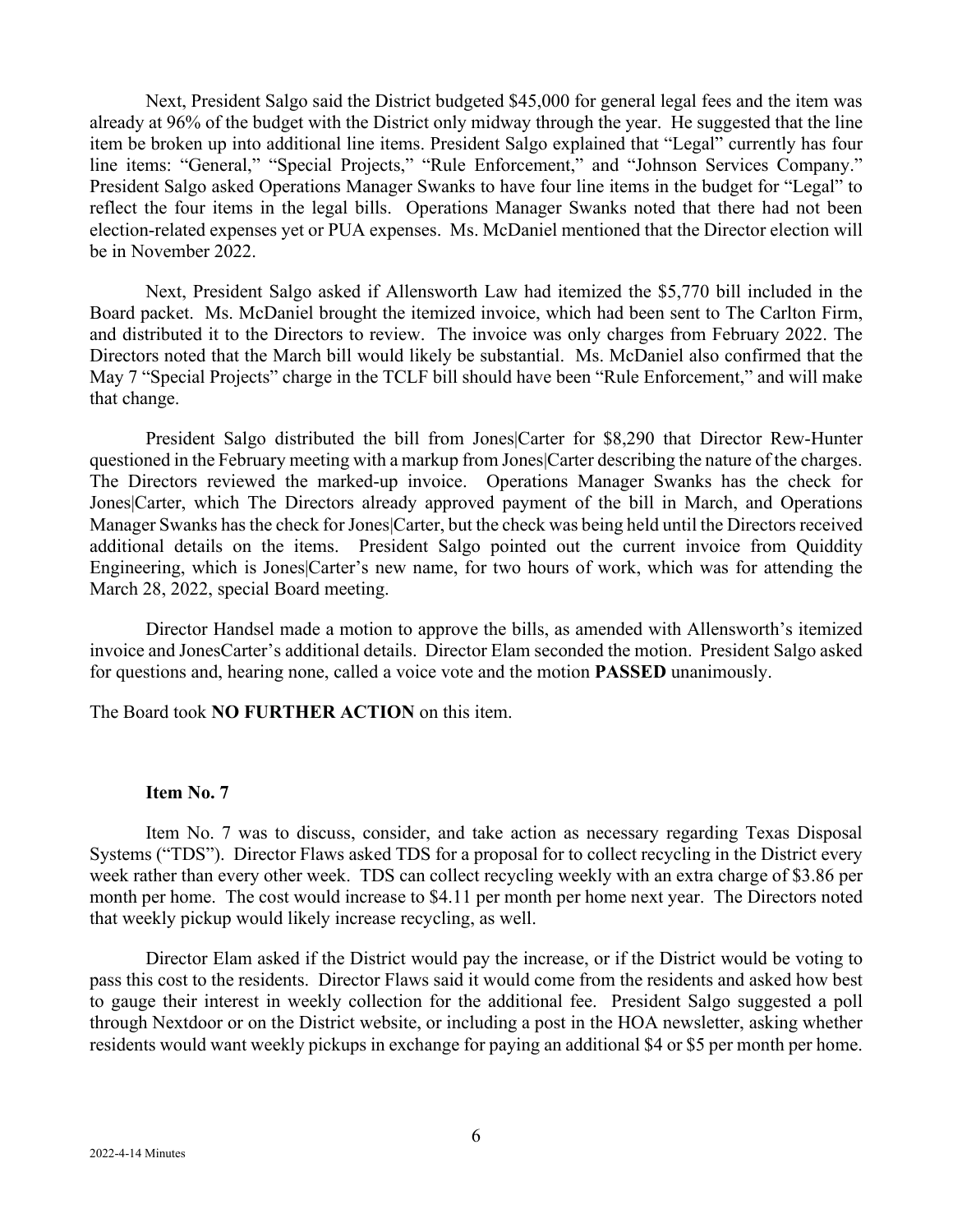Director Elam said he could include the file that Director Flaws created to the District website and link to it from the poll. Director Elam said he could coordinate resident outreach.

Director Handsel suggested mentioning that people can purchase a second bin in case the TDS weekly pickup does not pass with a majority.

Director Flaws said Mr. Prince from TDS said that the weekly pickup could be implemented beginning May 1st, if desired. President Salgo asked for Director Elam and Director Flaws to report back at the May meeting.

The Board took **NO ACTION** on this item.

# **Item No. 9**

Item No. 9 was to discuss, consider, and take action as necessary regarding the Resaca Boulevard Fence project within the Lake Pointe Subdivision.

President Salgo reported that the letter regarding potential termination had been sent to Johnson Services Company and SureTec Insurance through Allensworth Law and that the 20-day response deadline for Johnson Services Company and the surety to participate in a conference was running, and would expire on April 21. Neither Johnson Services Company nor SureTec has yet responded to the Board, Allensworth Law, or The Carlton Firm.

The Board took **NO FURTHER ACTION** on this item.

# **EXECUTIVE SESSION**

The Texas Open Meetings Act, Chapter 551 of the Texas Government Code, authorizes the Board of Directors to convene in close or executive session for certain purposes, including receiving legal advice from the District's attorney (Sec. 551.071); discussing real property matters (Sec. 551.072); discussing gifts and donations (Sec. 551.073); discussing security personnel or devices (Sec. 551.076); and discussing information technology security practices (Sec. 551.089). If the Board of Directors goes into executive session to discuss any item on this agenda, the President Officer will announce that the Board will meet in Executive Session will be held, will note the time, and will identify the item to be discussed and the provision of the Open Meetings Act which authorizes the Executive Session. The District may meet in executive session on any agenda item or any item listed below:

- A. the District's Preserve roadway access;
- B. the District's Preserve permit renewal;
- C. Johnson Services Company matters; and
- D. Ongoing or pending litigation involving the District.

At 8:34 p.m., the Board retired to executive session, pursuant to Section 551.071 of the Texas Government Code, to discuss Johnson Services Company matters and ongoing or pending litigation involving the District with the District's attorney.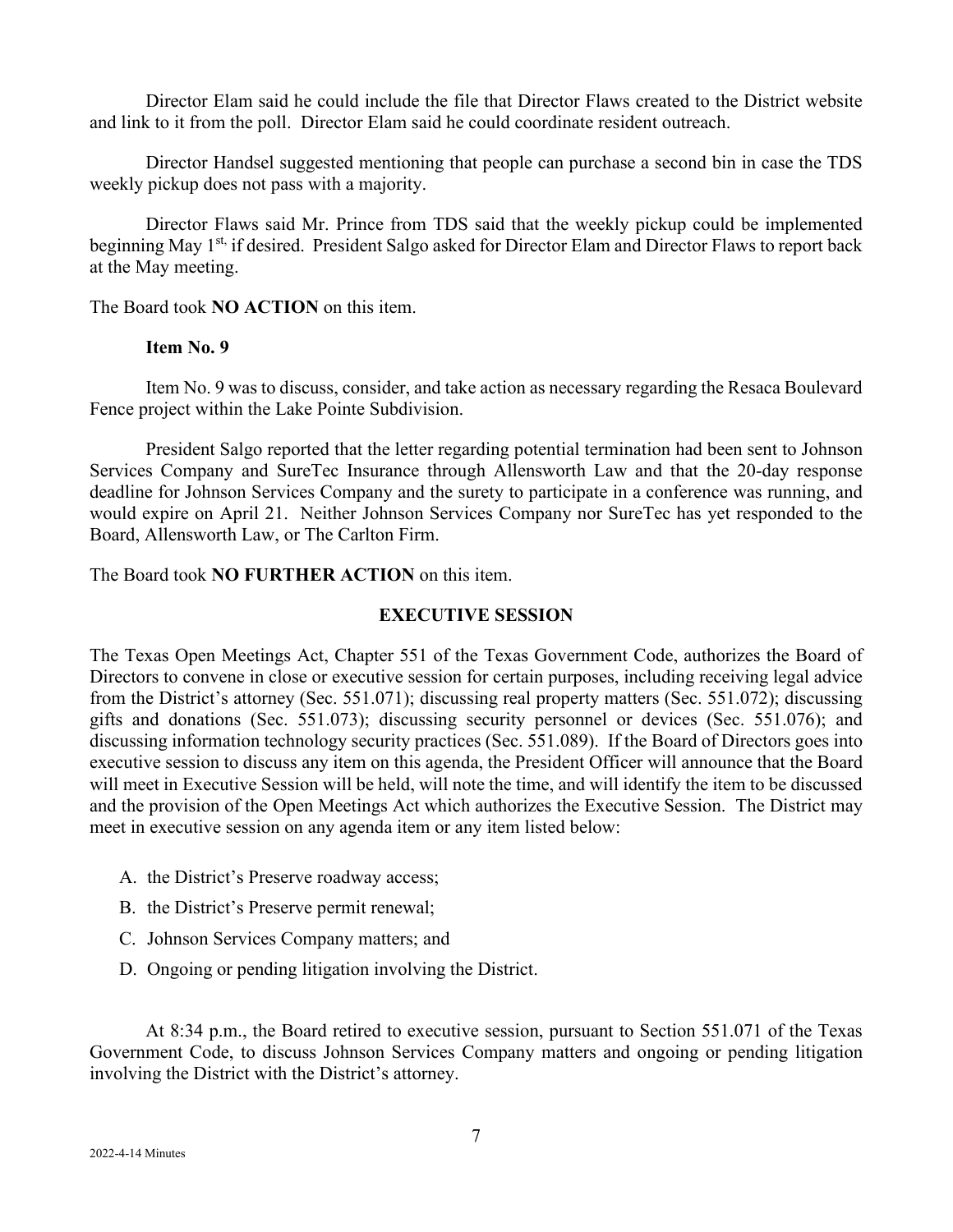At 9:31 p.m., the Board returned from executive session. The Board took no action and made no motions while in Executive Session.

#### **Item No. 6**

The Board returned to this item. Director Flaws made a motion to put Johnson Services Company into default unless a satisfactory response was received before April 26. Director Elam seconded the motion. President Salgo asked for questions and, hearing none, called for a voice vote. The motion **PASSED** unanimously.

The Board took **NO FURTHER ACTION** on this item.

### **Item No. 7**

The Board returned to this item. The Board discussed the General and Closing Certificate regarding the PUA's bond issuance. President Salgo made a motion to approve and execute the General and Closing Certificate of the Lake Pointe Municipal Utility District for the PUA's bond issuance. Director Elam seconded the motion. President Salgo asked for questions and, hearing none, called for a voice vote. The motion **PASSED** unanimously.

The Board took **NO FURTHER ACTION** on this item.

#### **Item No. 12**

Item No. 12 was to discuss, consider, and take action as necessary regarding committees or subcommittees of the District's Board of Directors. Director Flaws reported that the Finance subcommittee would provide oversight and information regarding District investments, the budget, and other finance-related concerns. Ms. McDaniel said she would include the Finance and Facilities subcommittees on future agendas.

Next, Director Handsel moved starting and heading a Preserve subcommittee. Director Flaws seconded the motion. President Salgo asked for questions and, hearing none, called for a voice vote. The motion **PASSED** unanimously.

The Board took **NO FURTHER ACTION** on this item.

### **Item No. 13**

Item No. 13 was to discuss, consider, and take action as necessary regarding the District's website. Director Flaws volunteered to update the website to reflect the information regarding weekly recycling pickup by Texas Disposal Systems, as previously discussed. Director Elam also plans to work with Director Flaws to create a QR code that links to the website to include on District signs.

The Board took **NO ACTION** on this item.